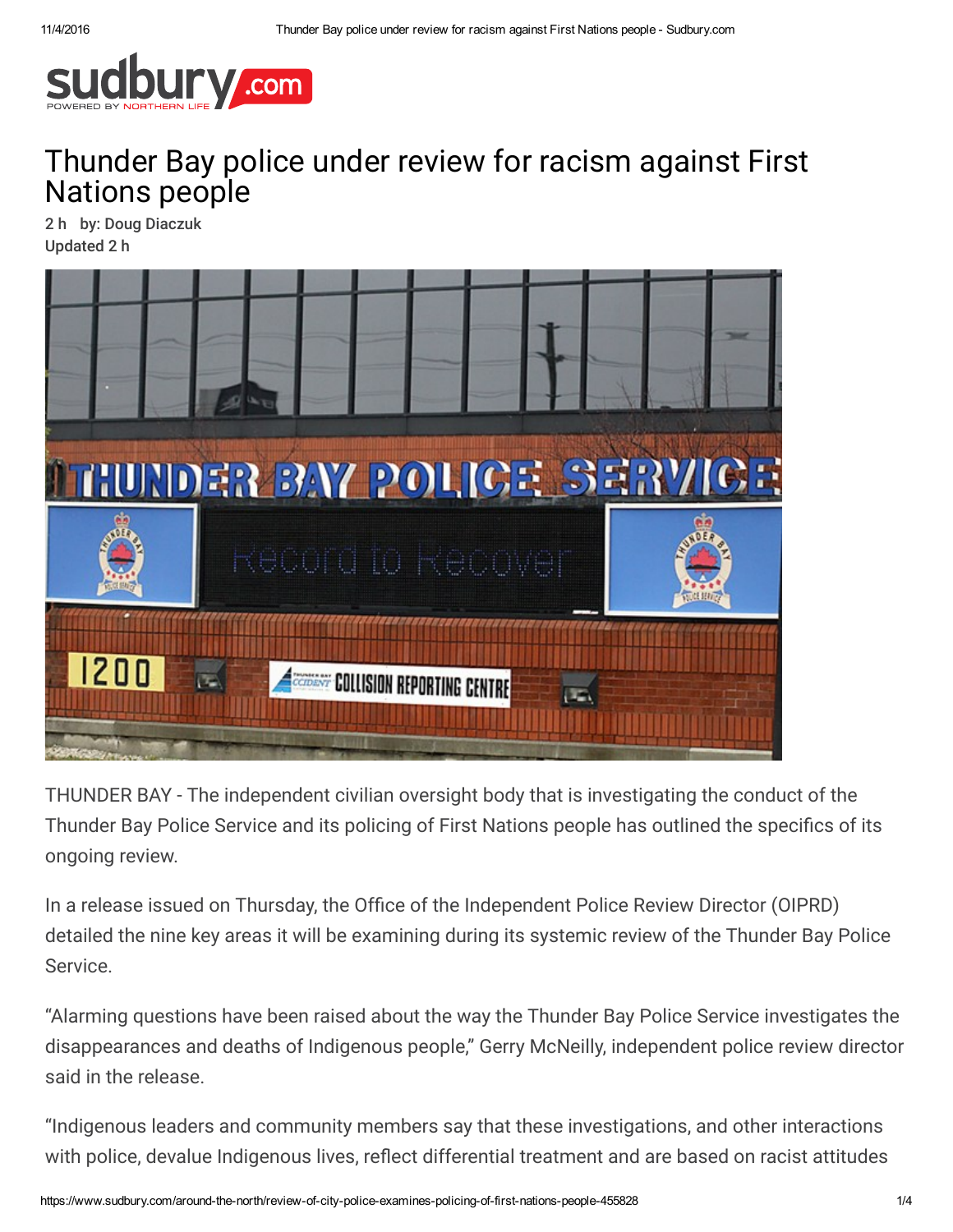and/or stereotypical preconceptions about the Indigenous community."

The review of the Thunder Bay Police Service follows several incidents in the last year that have called into question police conduct relating to the Indigenous community and investigations, including racist comments allegedly made by a Thunder Bay Police officer on Facebook in September and the drowning death of Stacey DeBungee last year that was first ruled accidental, but later found to include suspicious circumstances by a private investigator hired by the family.

While the review looks specifically at relations between Thunder Bay Police and the Indigenous community, McNeilly is calling it a systemic review.

"I don't want to target it as a racism review because I'm looking at the existing policies and practice how the police investigate matters in general with regard to Indigenous people and the adequacy of training and if officers are being held accountable for the way they interact with members of the Indigenous community," McNeilly said in an interview with CKPR. "I am looking at policing and policing attitudes and issues with regards to the Indigenous community."

## The OIPRD will be examining the following terms of reference as part of its review:

• Existing policies, practices and attitudes of the Thunder Bay Police Service as they relate specifically to Indigenous missing persons and death investigations, and more generally, to issues around racism-free policing, such as "over-policing" and "under-policing."

• Whether missing persons and death investigations involving Indigenous Peoples are conducted in discriminatory ways.

• The adequacy and effectiveness of existing policies and identified best practices relating to the above issues.

• The adequacy of training and education provided to supervisors and front-line officers relating to the above issues.

• The extent to which compliance with existing policies or identified best practices is monitored and supported.

• The extent to which officers are held accountable for non-compliance.

• The extent to which the service communicates with Indigenous family members, communities and their leaders, engages in community outreach or has specialized liaison units.

• The extent to which complaints about the service's interactions with Indigenous Peoples are inhibited by reprisals or fear of reprisals.

• Whether policies, practices, training, education, oversight and accountability mechanisms, and community outreach should be created, modified or enhanced to prevent discriminatory and ineffective policing, particularly in the context of investigations into the disappearances and deaths of Indigenous Peoples.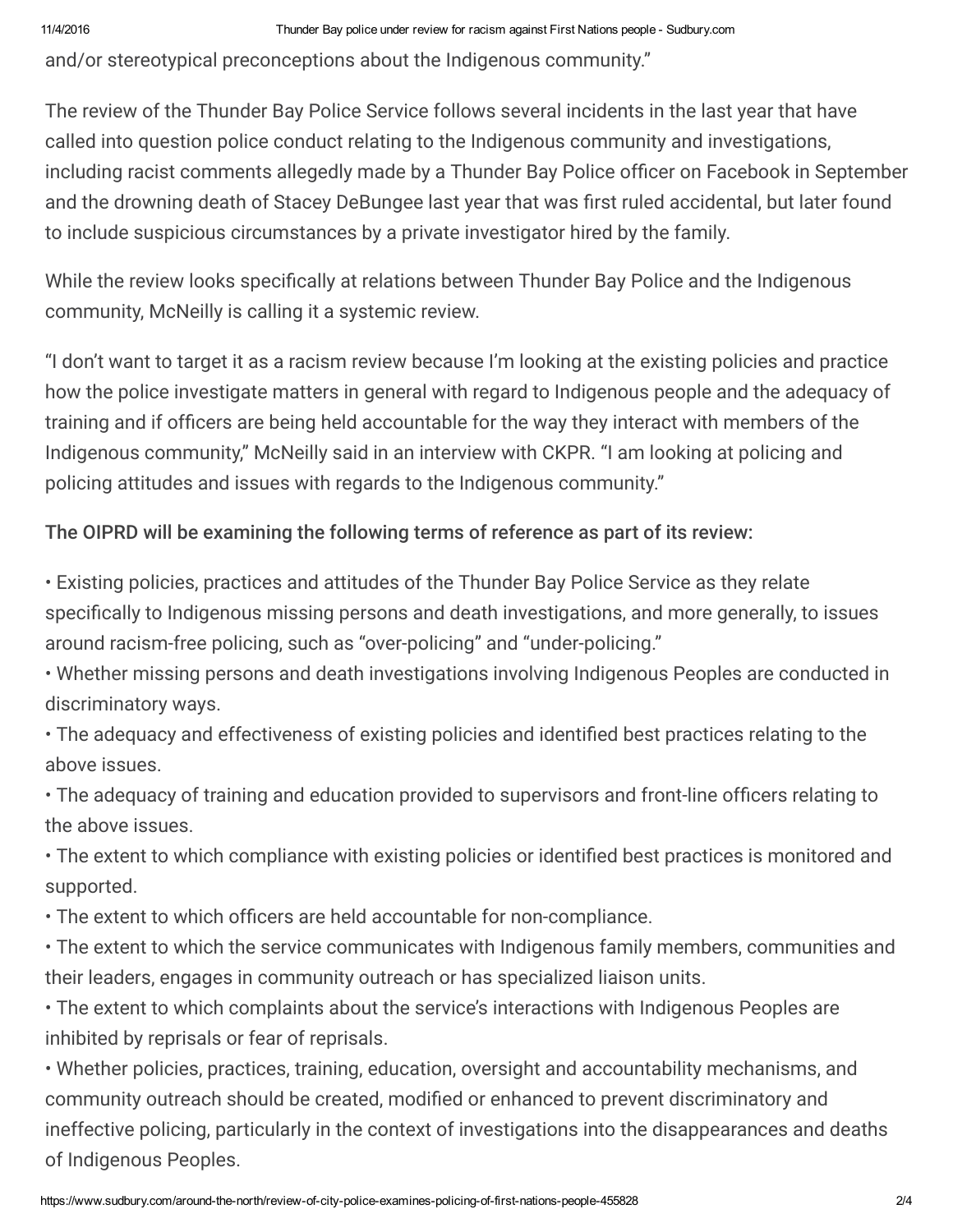In an effort to conduct the review in as open a manner as possible, the OIPRD will be hosting a town hall meeting in Thunder Bay on a future date to collect input from the Thunder Bay and Indigenous Community. Written submissions from individuals and organizations on issues related to the terms of reference for the review will also be collected and accepted until Jan. 31, 2017.

McNeilly said he does not deal with criminality when conducting systemic reviews, however, if warranted, Thunder Bay police can carry out internal investigations based on any findings of his review.

"The purpose of the review is not necessarily to assign blame or individual faults, but to determine systemic failings and where there are problems and where things must be improved," he said.

McNeilly hopes the review will be completed in spring 2017.

"That is an onerous undertaking, but given that the issues in Thunder Bay don't seem to be abated in any way, I believe that I have to try to move as quickly on this matter as possible," McNeilly said.

Thunder Bay Police chief, J.P. Levesque, said in a release on Thursday afternoon that he respects the mandate of the OIPRD and their role as a civilian oversight body.

"Our service will cooperate fully in the review process and it is our hope that any recommendations arising from the process will assist us, and other police services in Ontario, to move forward towards meeting the needs of our diverse communities," Levesque said. "We will continue to strive to work towards building a stronger relationship with the Indigenous community that we serve."

The news of the specifics relating to the OIPRD review follows a letter received by the Thunder Bay Police Service from Renu Mandhane, the chief commissioner with the Ontario Human Rights Commission last week, detailing immediate actions that should be taken by Thunder Bay Police to address allegations of racism.

"The Ontario Human Rights Commission believes that the allegations of racism and systemic discrimination within the TBPS require proactive, immediate, and independent steps to build confidence and trust in the TBPS," Mandhane wrote in the letter.

"As a first step, we encourage the TBPS Chief and TBPS Board Chair to publically commit to a coordinated, time-bound, and appropriately resourced human rights organization change project," Mandhane continued.

"Such proactive steps would be consistent with your ongoing obligations under the Ontario Human Rights Code, and may lead to diminished tensions between the Indigenous community and members of your service."